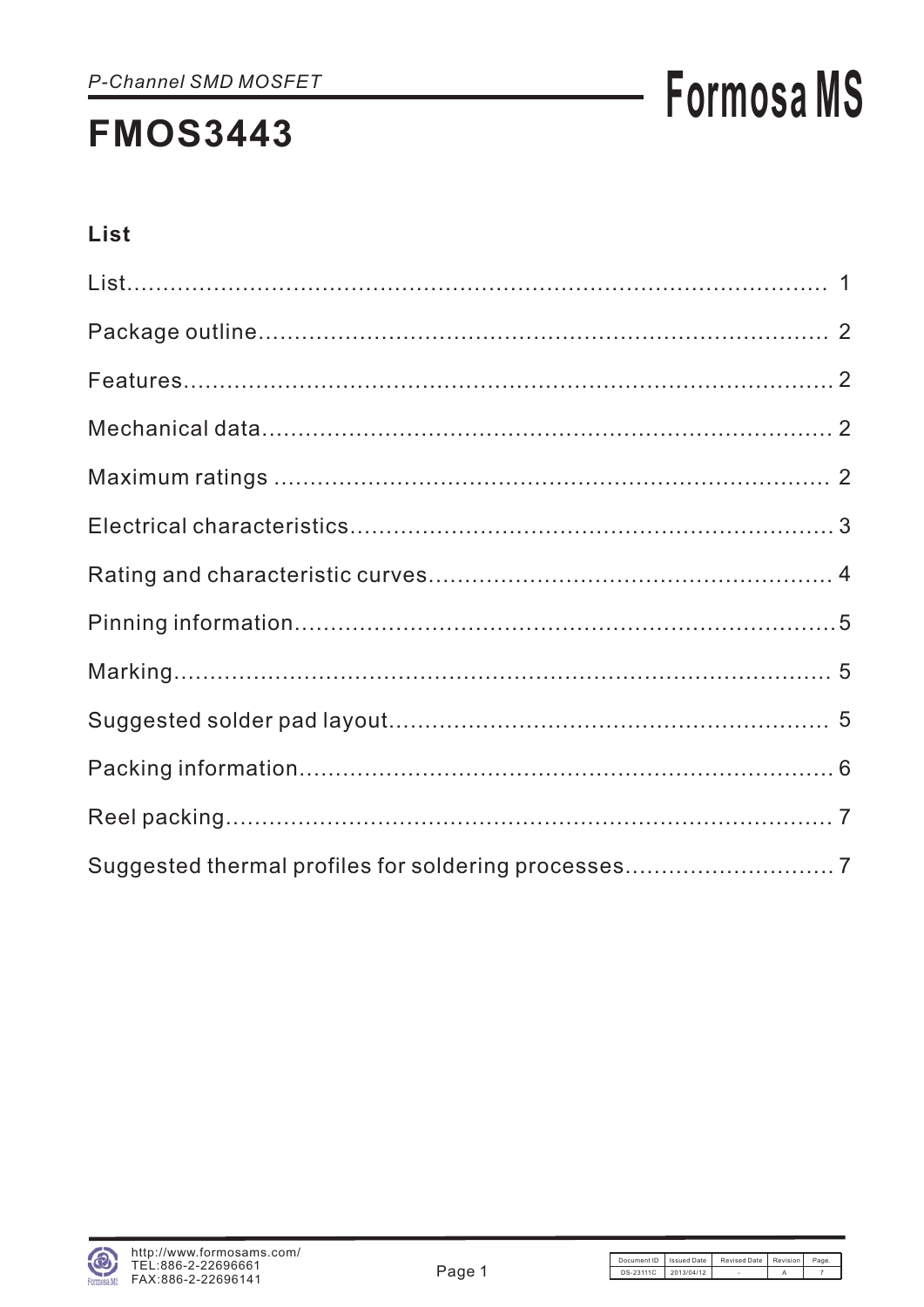### **20V P-Channel Enhancement Mode MOSFET**

#### **Features**

- $\bullet$  V<sub>DS(V)</sub> = -20V
- RDS(ON), VGS @ -4.5V, ID @ -4.7A 58mΩ Typ
- RDS(ON), VGS @ -2.5V, ID @ -1.0A 75mΩ Typ
- Surface mount package
- Simple drive requirement
- Small package outline
- Advanced trench process technology
- High density cell design for ultra low on-resistance
- we declare that the material of product
- compliance with RoHS requirements
- Suffix "-H" indicates Halogen-free part, ex.FMOS3443-H

### **Mechanical data**

- Epoxy:UL94-V0 rated flame retardant
- Case : Molded plastic, SOT-23
- Terminals : Solder plated, solderable per MIL-STD-750, Method 2026
- Mounting Position : Any
- Weight : Approximated 0.008 gram



**Formosa MS**

| Parameter                                                                                          | Symbol                | Limit           | Unit          |
|----------------------------------------------------------------------------------------------------|-----------------------|-----------------|---------------|
| Drain-source voltage                                                                               | <b>V<sub>DS</sub></b> | $-20$           | V             |
| Continuous drain current                                                                           | ID                    | $-4.7$          | A             |
| Pulsed drain current, Note 1                                                                       | <b>IDM</b>            | $-20$           | A             |
| Gate-source voltage                                                                                | VGS                   | ±12             | v             |
| Maximum power dissipation $(T_A = 25^{\circ}C)$<br>Maximum power dissipation $(T_A = 75^{\circ}C)$ | PD                    | 1.1<br>0.7      | W             |
| Junction-to-ambient thermal resistance<br>(PCB mounted), Note 2)                                   | Reja                  | 110             | $\degree$ C/W |
| Operation junction temperature range                                                               | ТJ                    | $-55$ to $+150$ | $^{\circ}C$   |
| Storage temperature range                                                                          | Tstg                  | $-55$ to $+150$ | $^{\circ}$ C  |
|                                                                                                    |                       |                 |               |

#### **Maximum ratings**( $ATT_A = 25^\circ C$  unless otherwise noted)

Notes 1. Repetitive rating: pulse width limited by the maximum junction temperation 2. 1-in $^{\rm 2}$  2oz Cu PCB board

3 Guaranteed by design; not subject to production testing .

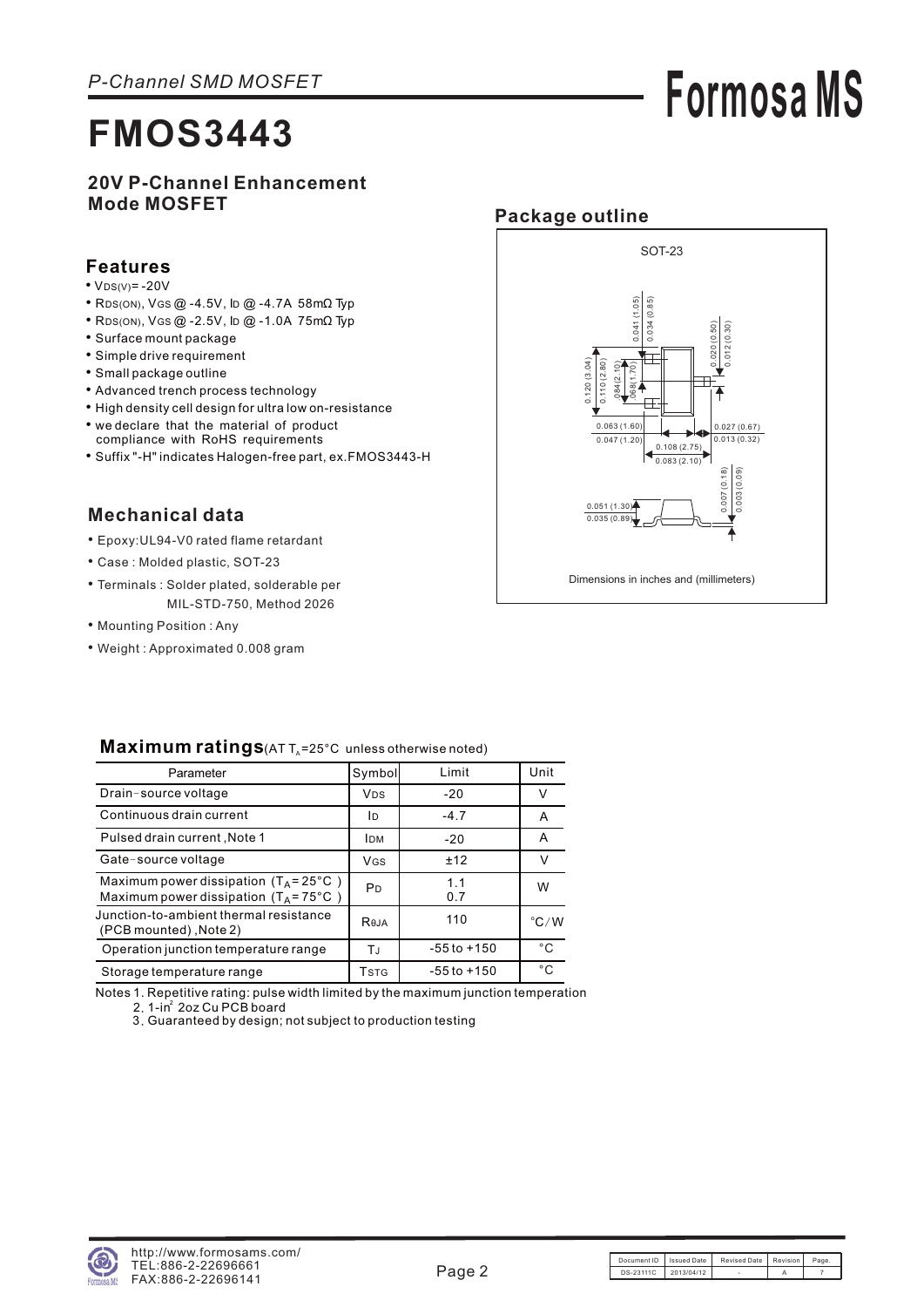## **Formosa MS**

## **FMOS3443**

#### Electrical characteristics (At T<sub>A</sub>=25°C unless otherwise noted)

| Parameter                       | Conditions                                                                              | Symbol                   | MIN.   | TYP.           | MAX.I           | Unit      |
|---------------------------------|-----------------------------------------------------------------------------------------|--------------------------|--------|----------------|-----------------|-----------|
| <b>Static papameters</b>        |                                                                                         |                          |        |                |                 |           |
| Drain-source breakdown voltage  | $V$ GS = 0V, ID= $-250\mu$ A                                                            | <b>B</b> <sub>VDSS</sub> | $-20$  |                |                 | V         |
| Zero gate voltage drain current | $V_{DS} = -20V$ , $V_{GS} = 0V$                                                         | <b>IDSS</b>              |        |                | $-1.0$          | μA        |
| Gate body leakage               | $VDS = 0V$ $VGS = \pm 12V$                                                              | lgss                     |        |                | ±100            | nA        |
| Gate threshold voltage          | $V_{DS} = V_{GS}$ , $I_{D} = -250 \mu A$                                                | VGS(th)                  | $-0.6$ | $-0.85$        | $-1.4$          | V         |
| Drain-source on-resistance      | $V$ GS = -4.5V, $I$ D = -4.7A<br>V GS = -2.7V, I D = -3.8A<br>V GS = -2.5V, I D = -1.0A | RDS(ON)                  |        | 58<br>63<br>75 | 70<br>90<br>110 | $m\Omega$ |
| Forward transconductance        | $VDS = -10V$ , $ID = -4.7A$                                                             | gfs                      |        | 8              |                 | S         |
| Dynamic characteristics 3)      |                                                                                         |                          |        |                |                 |           |
| Total gate charge               |                                                                                         | Q <sub>g</sub>           |        | 24             | 36              |           |
| Gate-source charge              | $V_{DS} = -10V$ , $V_{GS} = -4.5V$ ,<br>$In=-4.7A$                                      | $Q$ gs                   |        | 18             |                 | nC        |
| Gate-drain charge               |                                                                                         | $Q$ gd                   |        | 2.7            |                 |           |
| Turn-on delay time              |                                                                                         | $td($ on $)$             |        | 22             | 35              |           |
| Turn-on rise time               | $VDD = -10V$ , $RD = 10\Omega$                                                          | tr                       |        | 35             | 55              |           |
| Turn-off delay time             | $ID = -1A$ , $VGS = -4.5V$<br>$RG = 6\Omega$                                            | $td($ off $)$            |        | 45             | 70              | ns        |
| Turn-off fall time              |                                                                                         | tf                       |        | 25             | 40              |           |

#### Source-drain diode

| Maximum<br>i bodv-diode continuous current |                                                 | ںו         |  | - 1<br>. . |  |
|--------------------------------------------|-------------------------------------------------|------------|--|------------|--|
| Diode forward on-voltage                   | $V$ GS = $0V$<br>. .7A. <sup>\</sup><br>ls = -1 | <b>VSD</b> |  | .          |  |

Note : Pulse test: pulse width ≦300µs, duty cycle≦2%

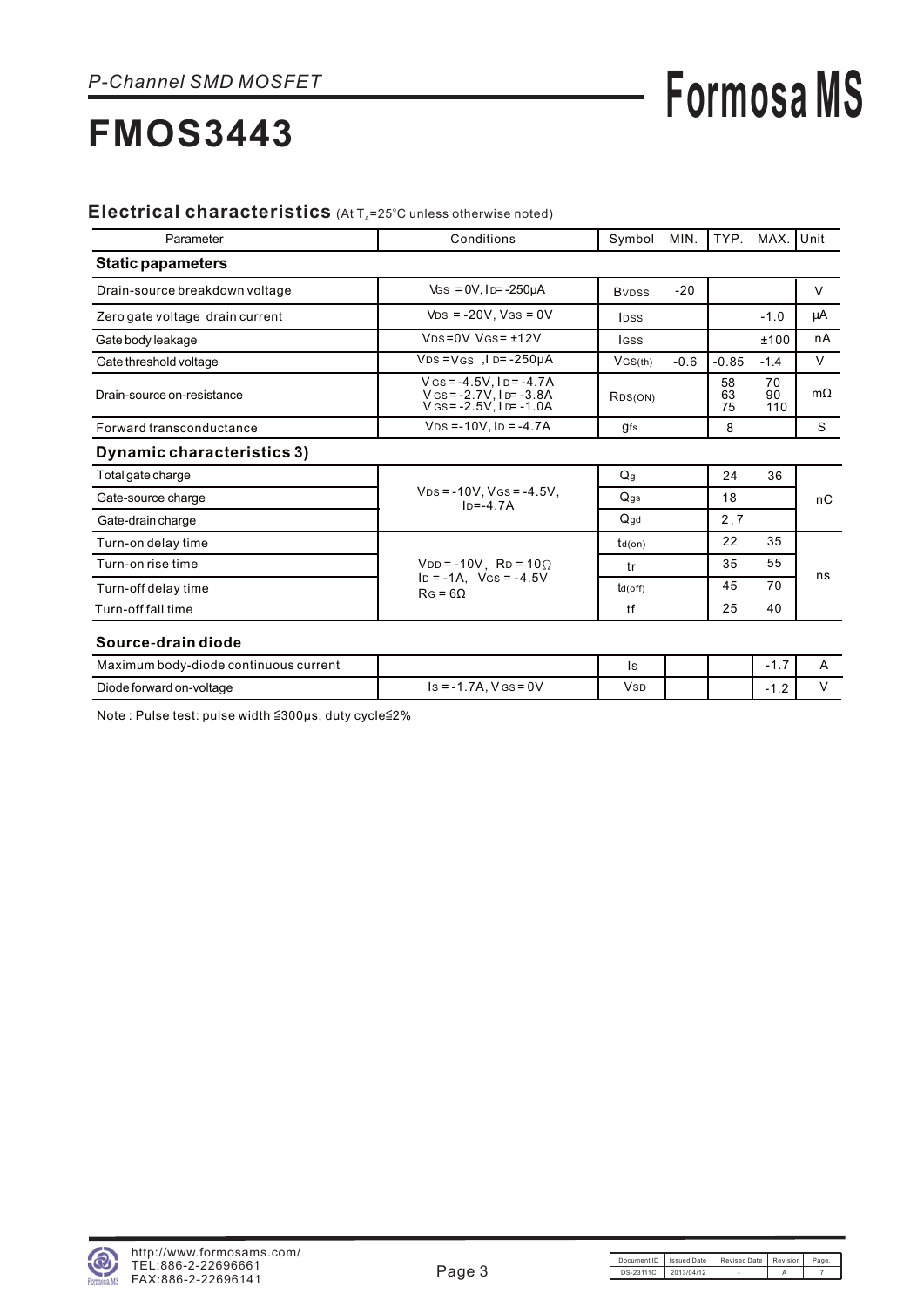



Figure 4. On-Resistance vs. Gate-to-Source Voltage

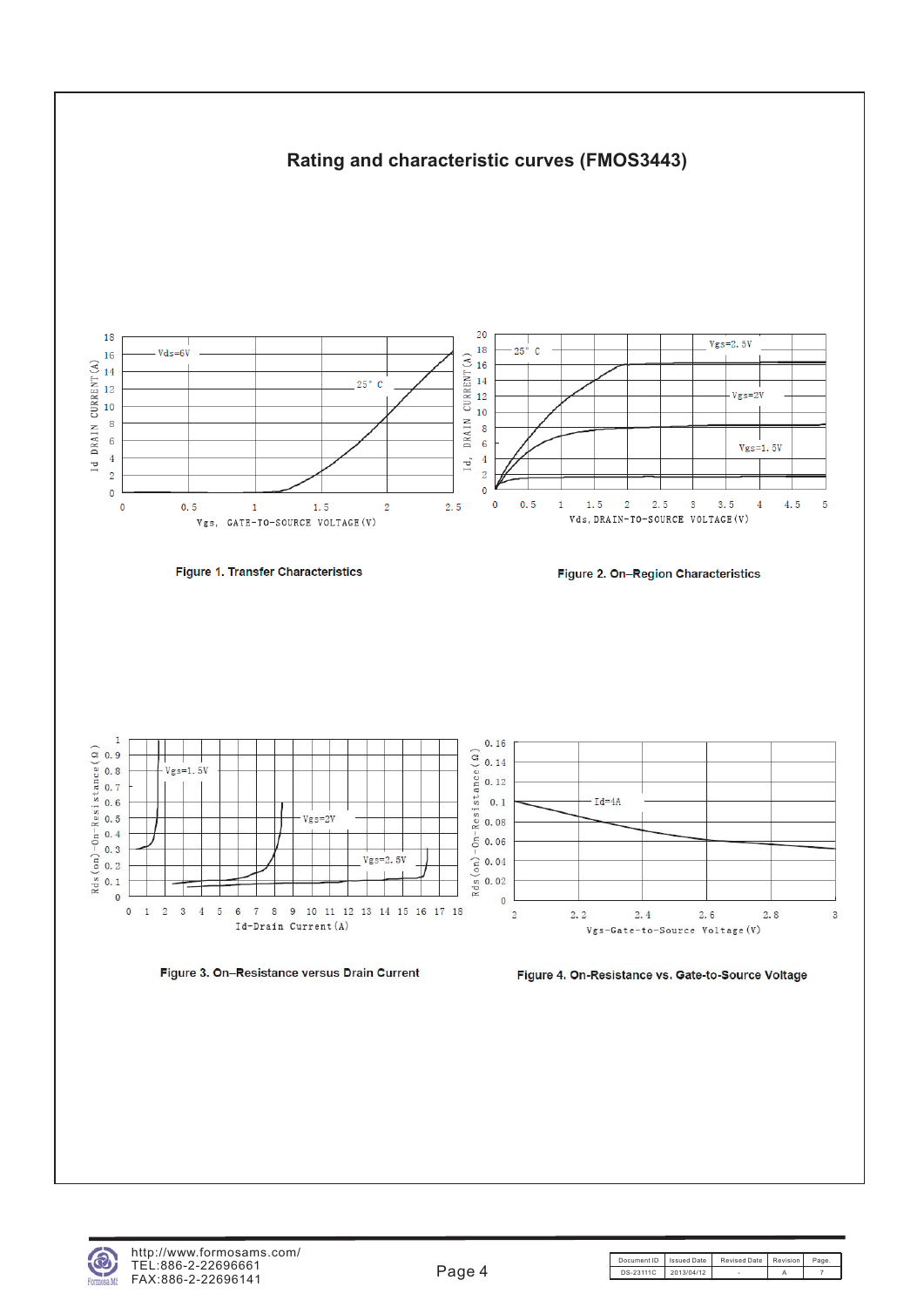# **Formosa MS**

### **Pinning information**



### **Marking**

| Type number     | Marking code |
|-----------------|--------------|
| <b>FMOS3443</b> | P34          |

### **Suggested solder pad layout**

**SOT-23**



Dimensions in inches and (millimeters)

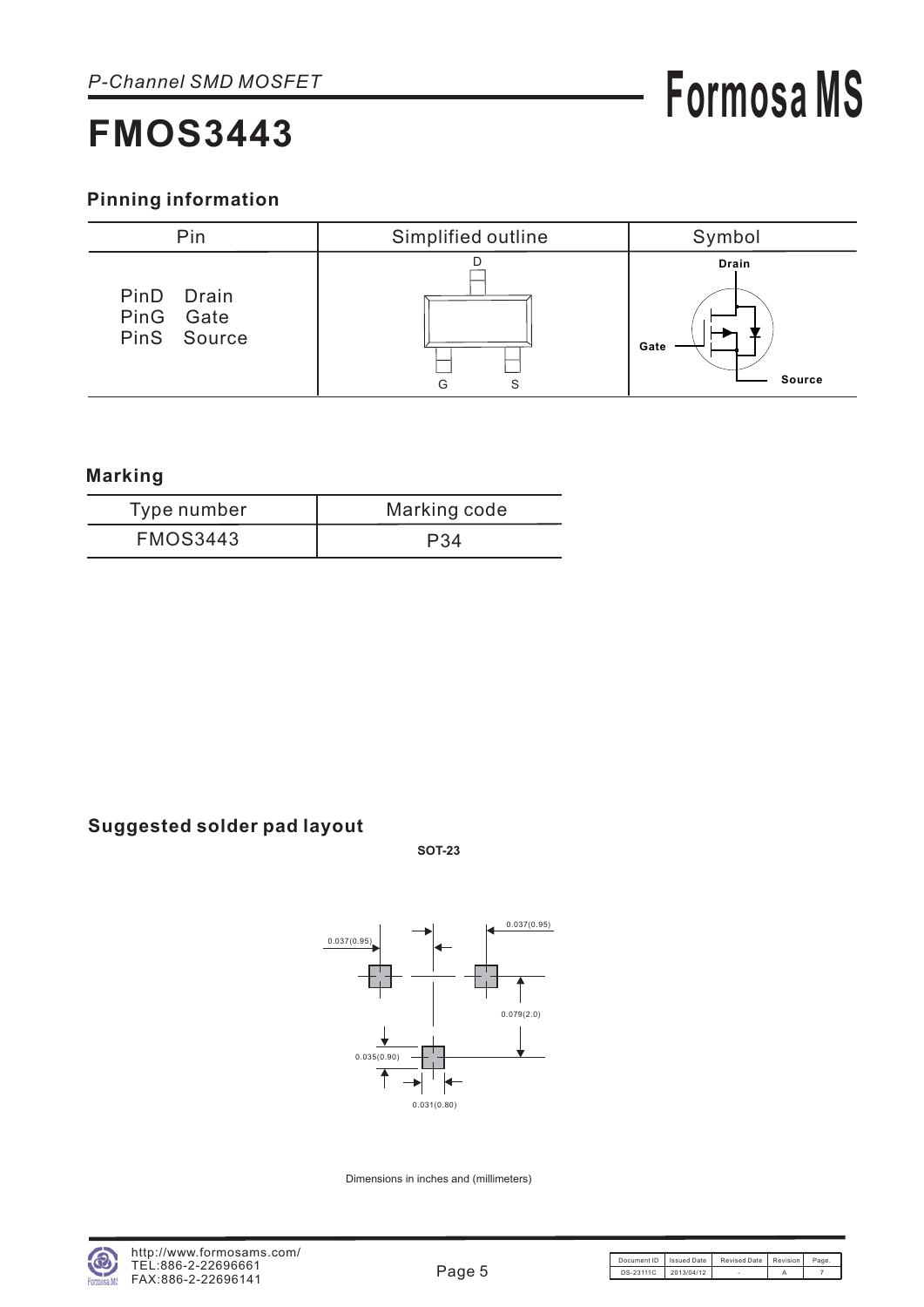# **Formosa MS**

## **FMOS3443**

### **Packing information**





W<sub>1</sub>

D

|                           |                |           | unit:mm       |
|---------------------------|----------------|-----------|---------------|
| Item                      | Symbol         | Tolerance | <b>SOT-23</b> |
| Carrier width             | A              | 0.1       | 3.15          |
| Carrier length            | B              | 0.1       | 2.77          |
| Carrier depth             | C              | 0.1       | 1.22          |
| Sprocket hole             | d              | 0.1       | 1.50          |
| 13" Reel outside diameter | D.             | 2.0       |               |
| 13" Reel inner diameter   | D <sub>1</sub> | min       |               |
| 7" Reel outside diameter  | D              | 2.0       | 178.00        |
| 7" Reel inner diameter    | D <sub>1</sub> | min       | 55.00         |
| Feed hole diameter        | D <sub>2</sub> | 0.5       | 13.00         |
| Sprocket hole position    | E              | 0.1       | 1.75          |
| Punch hole position       | F              | 0.1       | 3.50          |
| Punch hole pitch          | P              | 0.1       | 4.00          |
| Sprocket hole pitch       | P <sub>0</sub> | 0.1       | 4.00          |
| Embossment center         | P <sub>1</sub> | 0.1       | 2.00          |
| Overall tape thickness    | т              | 0.1       | 0.23          |
| Tape width                | W              | 0.3       | 8.00          |
| Reel width                | W <sub>1</sub> | 1.0       | 12.0          |

Note:Devices are packed in accor dance with EIA standar RS-481-A and specifications listed above.